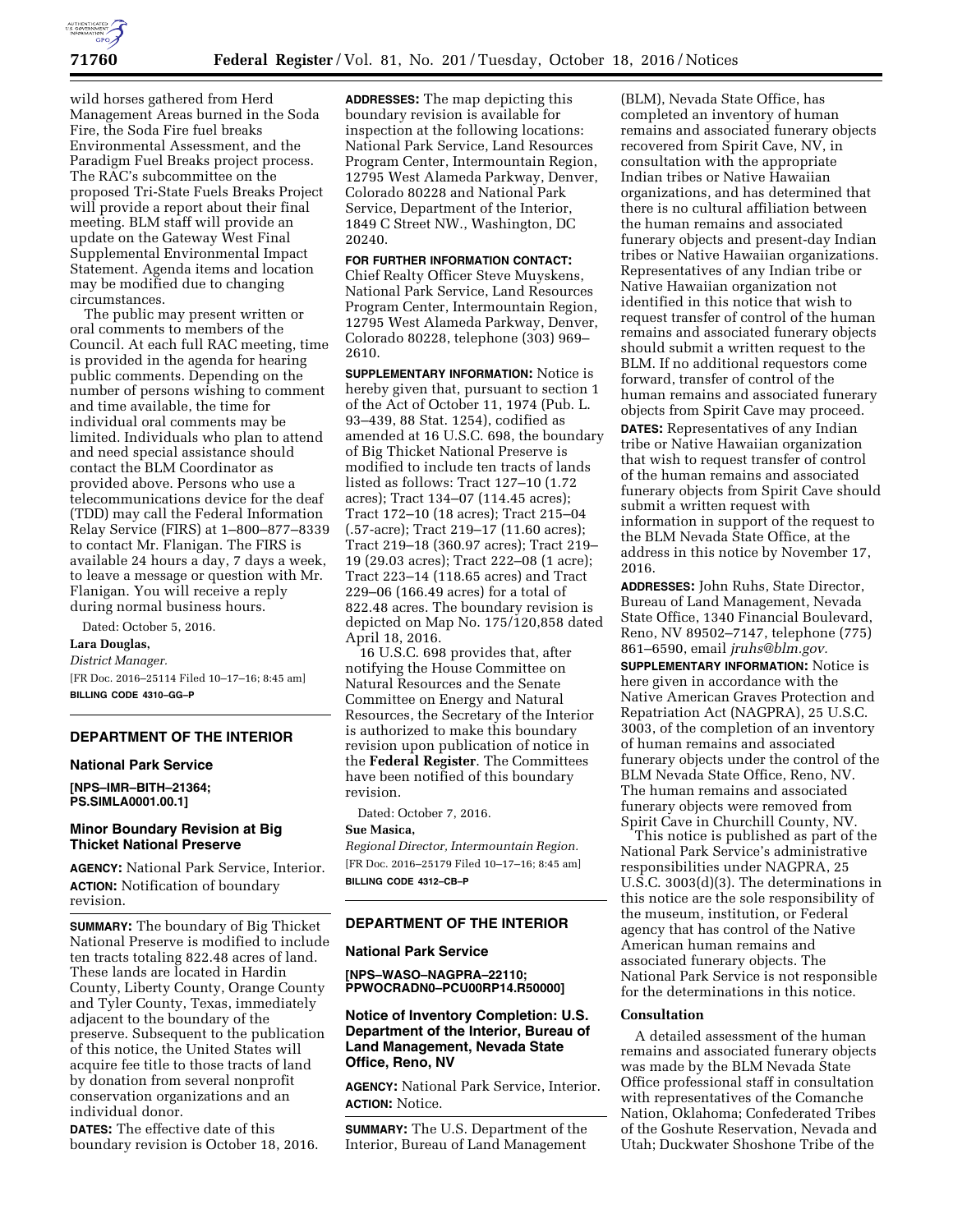Duckwater Reservation, Nevada; Ely Shoshone Tribe of Nevada; Fort McDermitt Paiute and Shoshone Tribes of the Fort McDermitt Indian Reservation, Nevada and Oregon; Las Vegas Tribe of Paiute Indians of the Las Vegas Indian Colony, Nevada; Lovelock Paiute Tribe of the Lovelock Indian Colony, Nevada; Moapa Band of Paiute Indians of the Moapa River Indian Reservation, Nevada; Paiute-Shoshone Tribe of the Fallon Reservation and Colony, Nevada; Pyramid Lake Paiute Tribe of the Pyramid Lake Reservation, Nevada; Reno-Sparks Indian Colony, Nevada; Shoshone-Paiute Tribes of the Duck Valley Reservation, Nevada; Summit Lake Paiute Tribe of Nevada; Te-Moak Tribe of Western Shoshone Indians of Nevada (Four constituent bands: Battle Mountain Band; Elko Band; South Fork Band and Wells Band); Walker River Paiute Tribe of the Walker River Reservation, Nevada; Washoe Tribe of Nevada & California (Carson Colony, Dresslerville Colony, Woodfords Community, Stewart Community, & Washoe Ranches); Winnemucca Indian Colony of Nevada; Yerington Paiute Tribe of the Yerington Colony & Campbell Ranch, Nevada; and Yomba Shoshone Tribe of the Yomba Reservation, Nevada.

## **History and Description of the Remains**

In 1940, human remains representing, at minimum, four individuals and 10 associated funerary objects were removed from Spirit Cave in Churchill County, NV, on lands then owned by the United States and now administered by the BLM Nevada State Office. Sydney and Georgia Wheeler located Spirit Cave during salvage excavations conducted by the Nevada State Parks Commission in and around the Lahontan Basin of western Nevada and made collections from the site. This ''Spirit Cave Assemblage'' was then curated at the Nevada State Museum in Carson City, NV. The human remains consist of one intact, well-preserved mummified skeleton of an adult male, aged 40–44 years (Spirit Cave Burial #2; NSM Catalog # Ahur 2064; commonly referred to as the ''Spirit Cave mummy''); one cremation burial (NSM Catalog #'s Ahur 752 and Ahur 773); one adult female, aged 30–35 years (NSM # Ahur 770); and a subadult male, aged approximately 15 years (NSM # Ahur 748). No known individuals were identified. The 10 associated funerary objects are one outer mat, one inner mat, two leather moccasins, one rabbit skin blanket, three woven bags, and two mat fragments. Radiocarbon dating estimates the age of the human remains to be between 5,400 to 10,600 years ago.

DNA analysis illustrates that the human remains in the Spirit Cave Assemblage are effectively more closely related to Native Americans than they are to any other population. The associated funerary objects contained within the Spirit Cave Assemblage manifest characteristics of Native American ancestry, including a rabbit skin blanket, moccasins, and woven mats. These cultural items are consistent with the raw materials used and the general types of items manufactured throughout the prehistory of the Great Basin. Therefore, the BLM Nevada State Office has determined that the human remains are Native American.

While there are similarities in material culture between items buried with the individuals that are part of the Spirit Cave Assemblage and the Northern Paiute peoples, such as the rabbit skin blanket, these similarities are at a general Numic pattern within the Great Basin that includes many tribes (''Numic pattern'' refers to items or objects similarly made by multiple tribes of Paiute, Shoshone, Ute, and Goshute peoples who all share a common language group). The manufacturing of rabbit skin blankets, woven mats, and moccasins are all material items made by multiple tribes across the Great Basin, both past and present. Oral tradition suggests that while the Northern Paiute tribes originated in the region from which Spirit Cave is located, at least one other non-Paiute tribe once occupied the region as well. The available archeological and material culture evidence suggests that the Northern Paiute peoples and their associated modern tribes may have occupied the central Great Basin by 3,000 years ago, although there is no similar evidence which places them in the western Great Basin at this time. The DNA results also do not provide evidence that the Spirit Cave individuals were a distinct biological group from other groups of that age. Additionally, the age and small sample size of the Spirit Cave Assemblage does not provide sufficient evidence from which BLM can determine that the Spirit Cave individuals were part of a an identifiable earlier cultural group, pursuant to NAGPRA 43 CFR 10.14(c)(2). BLM cannot determine cultural affiliation of the Spirit Cave Assemblage.

#### **Determinations Made by the BLM Nevada State Office**

Officials of the BLM Nevada State Office have determined that:

• Pursuant to 25 U.S.C. 3001(9), the human remains described in this notice are Native American.

• Pursuant to 25 U.S.C. 3001(9), the human remains described in this notice represent the physical remains of four individuals of Native American ancestry.

• Pursuant to 25 U.S.C. 3001(3)(A), the 10 objects described in this notice are reasonably believed to have been placed with or near individual human remains at the time of death or later as part of the death rite or ceremony.

• Pursuant to 25 U.S.C. 3001 $(2)$ , a relationship of shared group identity cannot be reasonably traced between the Native American human remains and associated funerary objects and any present-day Indian tribe.

• According to final judgements of the Indian Claims Commission, the land from which the Native American human remains and associated funerary objects were removed is the aboriginal land of the Northern Paiute, represented by the Fort McDermitt Paiute and Shoshone Tribes of the Fort McDermitt Indian Reservation, Nevada and Oregon; Lovelock Paiute Tribe of the Lovelock Indian Colony, Nevada; Paiute-Shoshone Tribe of the Fallon Reservation and Colony, Nevada; Pyramid Lake Paiute Tribe of the Pyramid Lake Reservation, Nevada; Reno-Sparks Indian Colony, Nevada; Summit Lake Paiute Tribe of Nevada; Walker River Paiute Tribe of the Walker River Reservation, Nevada; Winnemucca Indian Colony of Nevada; and Yerington Paiute Tribe of the Yerington Colony & Campbell Ranch, Nevada.

• Pursuant to 43 CFR  $10.11(c)(1)$ , the disposition of the human remains and associated funerary objects may be to the Fort McDermitt Paiute and Shoshone Tribes of the Fort McDermitt Indian Reservation, Nevada and Oregon; Lovelock Paiute Tribe of the Lovelock Indian Colony, Nevada; Paiute-Shoshone Tribe of the Fallon Reservation and Colony, Nevada; Pyramid Lake Paiute Tribe of the Pyramid Lake Reservation, Nevada; Reno-Sparks Indian Colony, Nevada; Summit Lake Paiute Tribe of Nevada; Walker River Paiute Tribe of the Walker River Reservation, Nevada; Winnemucca Indian Colony of Nevada; and Yerington Paiute Tribe of the Yerington Colony & Campbell Ranch, Nevada.

• Pursuant to 43 CFR 10.11(d), transfer of the human remains and associated funerary objects to the Paiute-Shoshone Tribe of the Fallon Reservation and Colony, Nevada, may proceed.